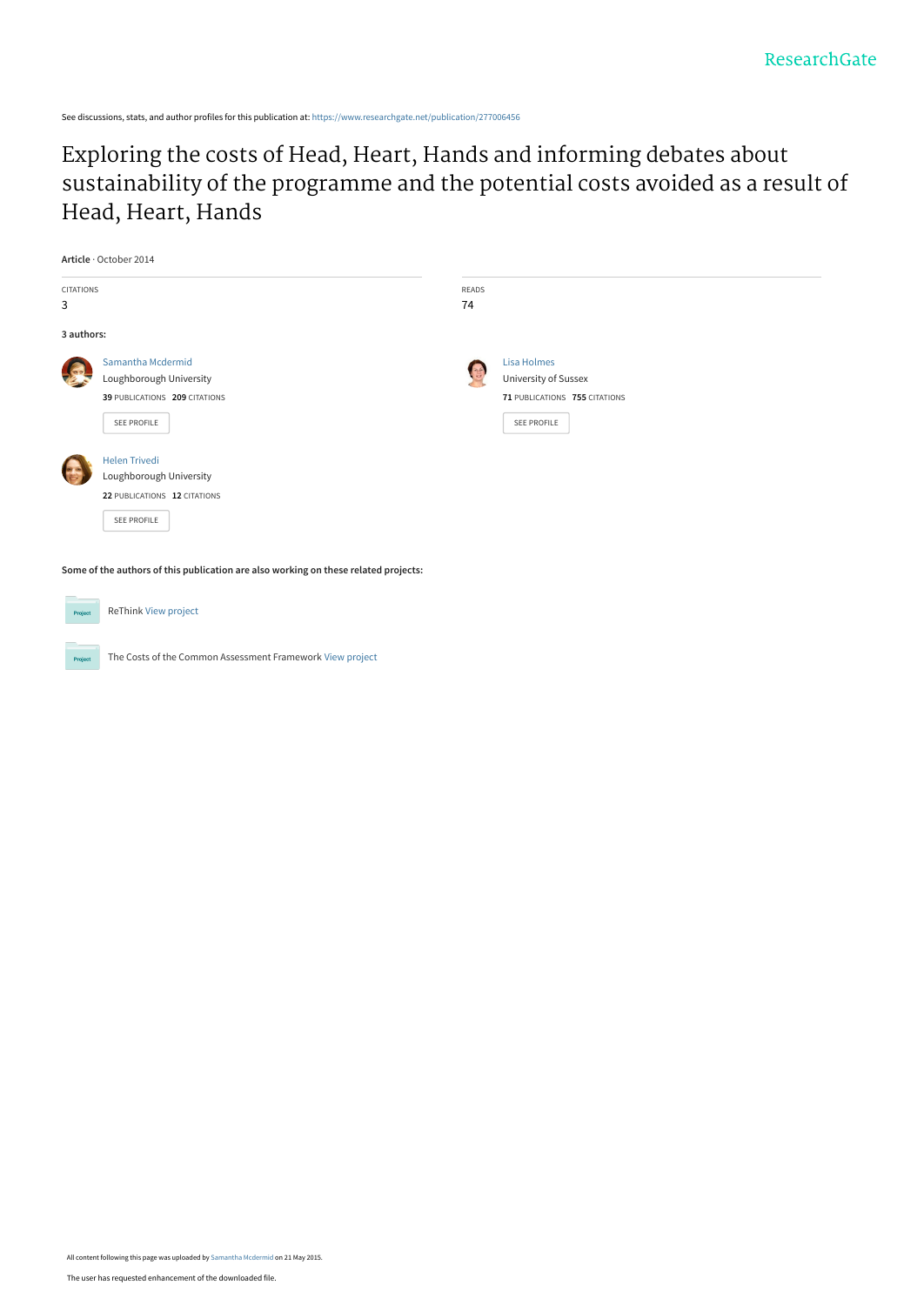





# **Exploring the costs of Head, Heart, Hands and informing debates about sustainability of the programme and the potential costs avoided as a result of Head, Heart, Hands**

### **Lisa Holmes, Samantha McDermid and Helen Trivedi**

#### **October 2014**

### **Introduction**

This paper has been produced by members of the Head, Heart, Hands evaluation team<sup>1</sup> from the Centre for Child and Family Research (CCFR) at Loughborough University at the request of the funders of the Head, Heart, Hands programme. As with the development of any new programme, innovation or evidence based practice within children's social care, questions have been raised about the costs associated with setting up and running Head, Heart, Hands, the outcomes that have been achieved and the future sustainability. To ensure sustainability the initial financial outlay or investment associated with early stages of introducing any programme or innovation, should be mitigated by longer term 'costs savings' and/or 'costs avoided'. The distinction between these terms is provided in Box 1.

At a mid-point in the programme it is too early to ascertain comprehensively whether there are potential future cost savings, or costs avoided associated with Head, Heart, Hands. However, this paper uses emerging evidence from the programme to inform discussions about the future and sustainability of Head, Heart, Hands beyond the demonstration programme which finishes in 2016. This paper briefly introduces and outlines work that has already been carried out by researchers at CCFR to explore the relationship between needs, costs and outcomes of a range of children's social care services. A section is included outlining illustrative case studies, followed by an overview of the costing elements of the Head, Heart, Hands evaluation for the next eighteen months. The evaluation aims to produce evidence about the costs associated with setting up and running Head, Heart, Hands, the outcomes achieved for the children and young people placed within the programme and the potential costs avoided associated with any positive outcomes.

### **Box 1: terminology used in this paper<sup>1</sup>**

A *'cost saving'* is a reduction of current or actual expenditure.

A *'cost avoided'* is a change in the projected or predicted expenditure.

For example, a reduction in expenditure to a Youth Offending Service will be achieved because a child ceases to offend, this is a 'cost saving' and no longer requires intervention from the service. If a child who is identified as at risk of offending due to their challenging behaviour, does not offend (and therefore does not incur a cost to Youth Offending Services), a cost has been 'avoided'.

*1 Based on McDermid and Holmes, 2013.*

**Backround** 

1

 $^1$  Head, Heart, Hands is being independently evaluated by the Centre for Child and Family Research, Loughborough University, in partnership with Catch 22's National Care Advisory Service (NCAS) and the Colebrooke Centre for Evidence and Implementation.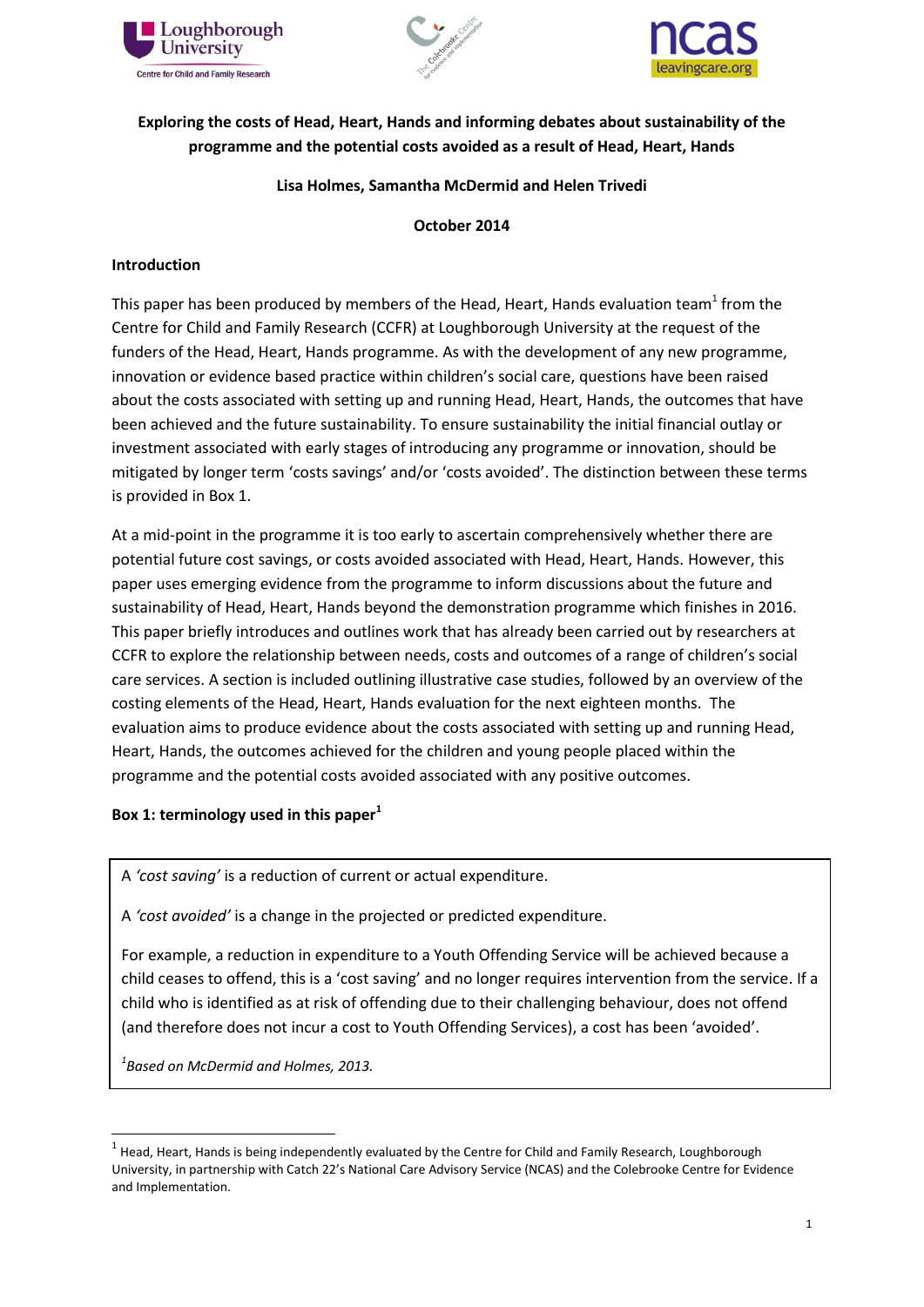





Since 2000 CCFR has been carrying out a series of research studies and evaluations to explore the relationship between needs, costs and outcomes of support and services provided to vulnerable children and their families. A full list of references from the research programme is available at [http://www.lboro.ac.uk/research/ccfr/research/exploring/.](http://www.lboro.ac.uk/research/ccfr/research/exploring/)

The research programme utilises a 'bottom-up' unit costing approach (Beecham, 2000; Ward, Holmes and Soper, 2008). All costs are built up from an individual child or family level, based on all the support and services that an individual or family receives. The approach identifies the personnel associated with each support activity (for example, the child's social worker and foster carers' supervising social worker) and estimates the time they spend on it. The amounts of time spent are costed using appropriate hourly rates. The method links amounts of time spent to data concerning salaries, administrative and management overheads and other expenditure. The costs of management and capital overheads are based on those outlined in an annual compendium of Health and Social Care unit costs (Curtis, 2013).

The methodology facilitates the development of a detailed and transparent picture of the costs of providing a service, and of the elements that are necessary to support service delivery. One of the key outputs from this work has been the development of a software tool: the Cost Calculator for Children's Services (CCfCS). The tool provides analyses to compare the costs of different care journeys and placement types, it also accounts for variations in costs according to the needs of children, placement type, decision-making processes and approaches to service delivery.

### **Emerging evidence**

At this stage in the Head, Heart, Hands programme the associated evaluation evidence is not yet comprehensively available to explore any potential or actual costs avoided that result from Head, Heart, Hands placements. However, anecdotal evidence from and preliminary analysis carried out by the Head, Heart, Hands demonstration sites has identified the following early indicators of impact:

- Improved relationships between foster carers who have attended the Head, Heart, Hands Learning and Development courses and their supervising social worker; *Research evidence (Ward, Holmes and Soper, 2008) has indicated that the unit cost of the interaction between foster carers and their supervising social workers is estimated to be £200 per month (£2,400 per year). An improved relation between foster carers and their supervising social worker are likely to result in a reduction in time and therefore costs.*
- Improvements to the recruitment and retention of foster carers; *There are currently several differing estimates of the unit cost of foster carer recruitment that range from around £2,000 up to in excess of £10,000, research funded by the Department for Education is currently being carried out to refine these costs.*
- Improvements to school attendance and academic attainment; *Costs published as part of the Family Savings Calculator [\(http://archive.c4eo.org.uk/costeffectiveness/edgeofcare/costcalculator.aspx\)](http://archive.c4eo.org.uk/costeffectiveness/edgeofcare/costcalculator.aspx) suggest that regular non-attendance at school costs approximately £3,700 per year and school exclusions cost in excess of £12,000 per year.*
- Better placement stability, including an increase in managed and planned moves and a reduction in unplanned placement disruptions;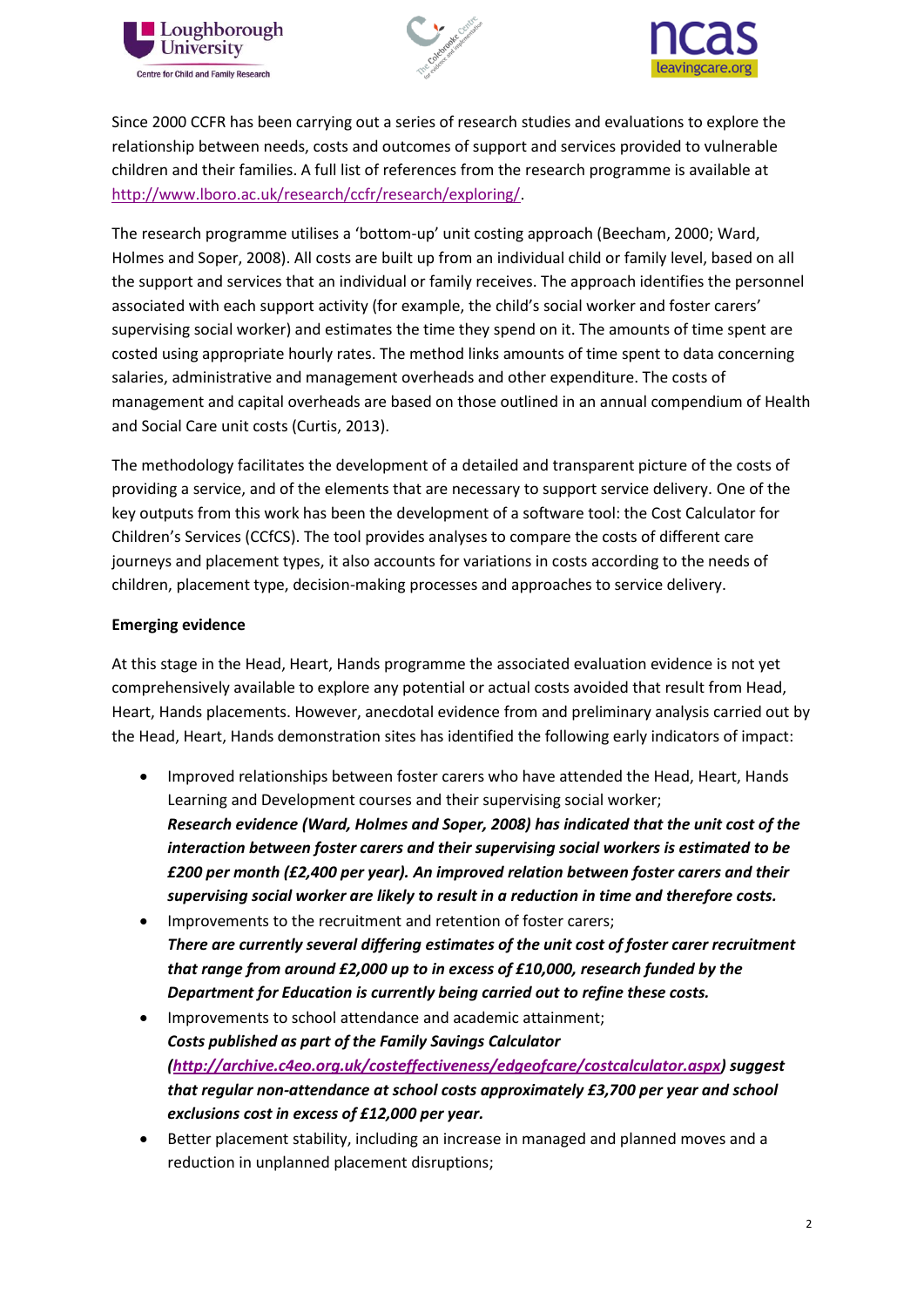





*The costs associated with placement change have been estimated to range from £250 to £1,500 per placement change (Ward, Holmes and Soper, 2008). For an individual child that has experienced previous placement instability and then goes on to experience three further changes in placement over a twelve month time period the costs associated with this activity will be in the region of £4,500. If placement stability is achieved across a cohort of children placed with Head, Heart, Hands foster carers, this is likely to lead to substantial costs avoided.*

 Reduced need for specialist interventions and placements. *Existing research evidence has indicated that the costs associated with providing specialist interventions and placements can skew a local authority budget. The cost per child of providing specialist interventions and placements are substantially higher and can often be in the region of around £425,000 per year (Curtis, 2013). If the use of these placements is being reduced this will result in substantial future costs being avoided, especially if these placements were previously being used as a long term provision.*

Use can be made of existing research evidence and unit costs, along with the preliminary analysis carried out by the Head, Heart, Hands demonstration sites to consider the potential messages for the sustainability and roll out of the programme in the future. The evaluation team have previously made use of actual and hypothetical illustrative case studies to examine the drivers associated with costs and changes in costs over time and link these with the needs of children and the outcomes achieved (for example, Holmes and McDermid, 2012; Department for Education, 2013). Scenarios based on research evidence are developed to show the key events, or 'processes' and services which children and young people in care experience. The costs of these processes and services are applied to build up a cost over time and to develop hypothetical cost trajectories.

For this paper, three of the Head, Heart, Hands sites provided detailed information about a Head, Heart, Hands case. This information has been used to develop the following illustrative cost case studies to demonstrate how the impact of Heart, Heart, Hands may be translated into costs avoided in the longer term and illustrate one of the ways that the evaluation team propose to use the findings from the evaluation in the final project report. For each of the three cases a brief outline is provided, along with a timeline to show the child's care journey and a table of estimated costs. All the social care costs are based on those published in Ward, Holmes and Soper (2008), inflated for financial year 2013-14, unless otherwise stated in the table footnotes. Some case details (such as names) have been changed to preserve the anonymity of the children.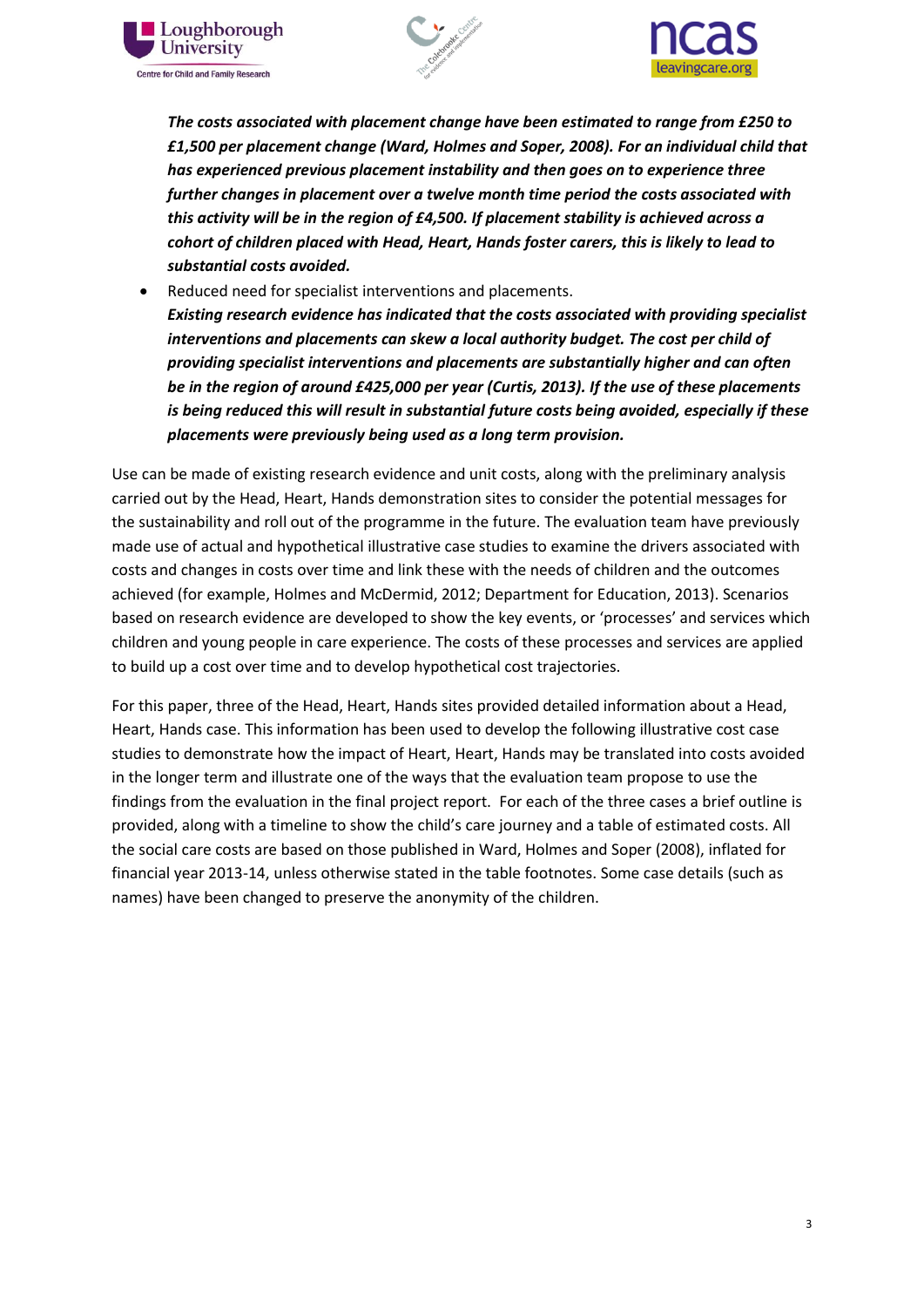





### **Case study 1: Carla's story**

During the timeframe shown below (August 2011 and September 2014), Carla was placed with local authority foster carers. Between August 2011 and February 2013, three complaints were made to Children's Social Care about decisions relating to Carla's case. During this time Carla's birth mother was not present or able to participate in Carla's Looked after Child (LAC) reviews. Concerns had also been raised about the impact that contact arrangements were having on Carla and as a result, Carla's social worker was considering reducing the level of contact.

In March 2013 Carla's foster carers participated in the Head, Heart, Hands Core Learning and Development Courses. In addition, one of the Head, Heart, Hands' Social Pedagogues provided some additional support, working with Carla, her foster carer and her birth mother. After 12 months the intensity of that support was reduced. Since this work has been provided Carla's birth mother has attended and contributed to one LAC review. Both Carla and her mother have reported that they had enjoyed contact.

As the cost table overleaf shows, the total social care costs incurred to support Carla in the 19 months prior to Head, Heart, Hands are estimated to be £100,482. In the 19 months following the introduction of Head, Heart, Hands, the estimated costs have reduced to £86,558.



### **Carla's timeline**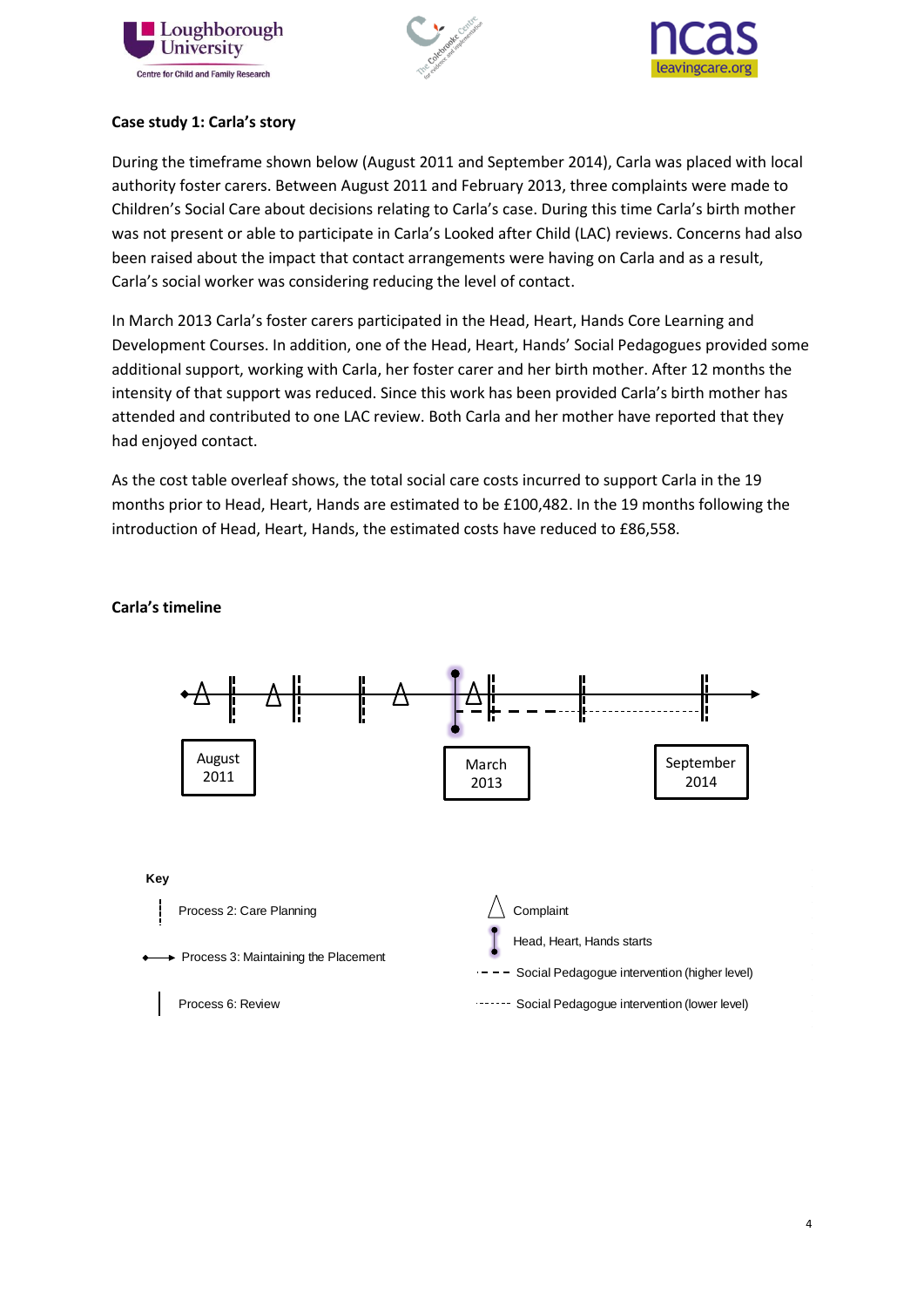





### **Estimated costs for Carla's timeline**

|                                                              | <b>Estimated social care</b><br>costs for the 19 months<br>prior to the introduction<br>of Head, Heart, Hands | <b>Estimated social care</b><br>costs for the 19 months<br>following the<br>introduction of Head,<br><b>Heart, Hands</b> |
|--------------------------------------------------------------|---------------------------------------------------------------------------------------------------------------|--------------------------------------------------------------------------------------------------------------------------|
| Social care processes                                        | Cost(f)                                                                                                       | Cost(f)                                                                                                                  |
| Process 3: Maintaining the Placement                         | 72,357                                                                                                        | 72,357                                                                                                                   |
| Process 2: Care Planning                                     | 749                                                                                                           | 749                                                                                                                      |
| Process 6: Review                                            | 2,476                                                                                                         | 2,476                                                                                                                    |
| Complaints <sup>1</sup>                                      | $24,900^2$                                                                                                    | $1,700^3$                                                                                                                |
| SP intervention (higher intensity) per<br>month <sup>1</sup> |                                                                                                               | 7,209                                                                                                                    |
| SP intervention (lower intensity) per<br>month <sup>1</sup>  |                                                                                                               | 2,067                                                                                                                    |
| Total cost for the period                                    | 100,482                                                                                                       | 86,558                                                                                                                   |

 $1$  Based on estimations provided by the site of the length of time each worker spent on the complaint in the period, and standardised hourly rates for each worker

 $2$  Three complaints were made in the 19 months prior to the introduction of Head, Heart, Hands. These were estimated to cost in the region of £8,300 per complaint

 $3$  One complaint was made in the 19 months following the introduction of Head, Heart, Hands. This complaint was resolved quicker than those prior to the introduction of Head, Heart, Hands, and is estimated to have costs in the region of £1,700

### **Case study 2: Patrick's story**

The timeline below shows Patrick's care experience for two years, between September 2012 and September 2014. During this time Patrick was fostered with his sister and had been placed with the same carers for at least two years. His Looked after Child reviews occurred according to the six monthly statutory timeframe. In February 2013 an Occupational Therapist visited Patrick at school to observe and assess any requirements he might have. He was offered extra support with his hand writing and in June Patrick worked with a speech and language therapist.

Also in February 2013 a clinician facilitated a family therapy session with foster carers and sibling. These occurred five more times over the next four months, until May 2013. In September 2013 his foster carers participated in the Head, Heart, Hands Core Learning and Development Course. In February 2014 Patrick had a routine health assessment and during the summer of 2014 he attended a one-to-one clinical session. In autumn 2013 he was granted British Citizenship.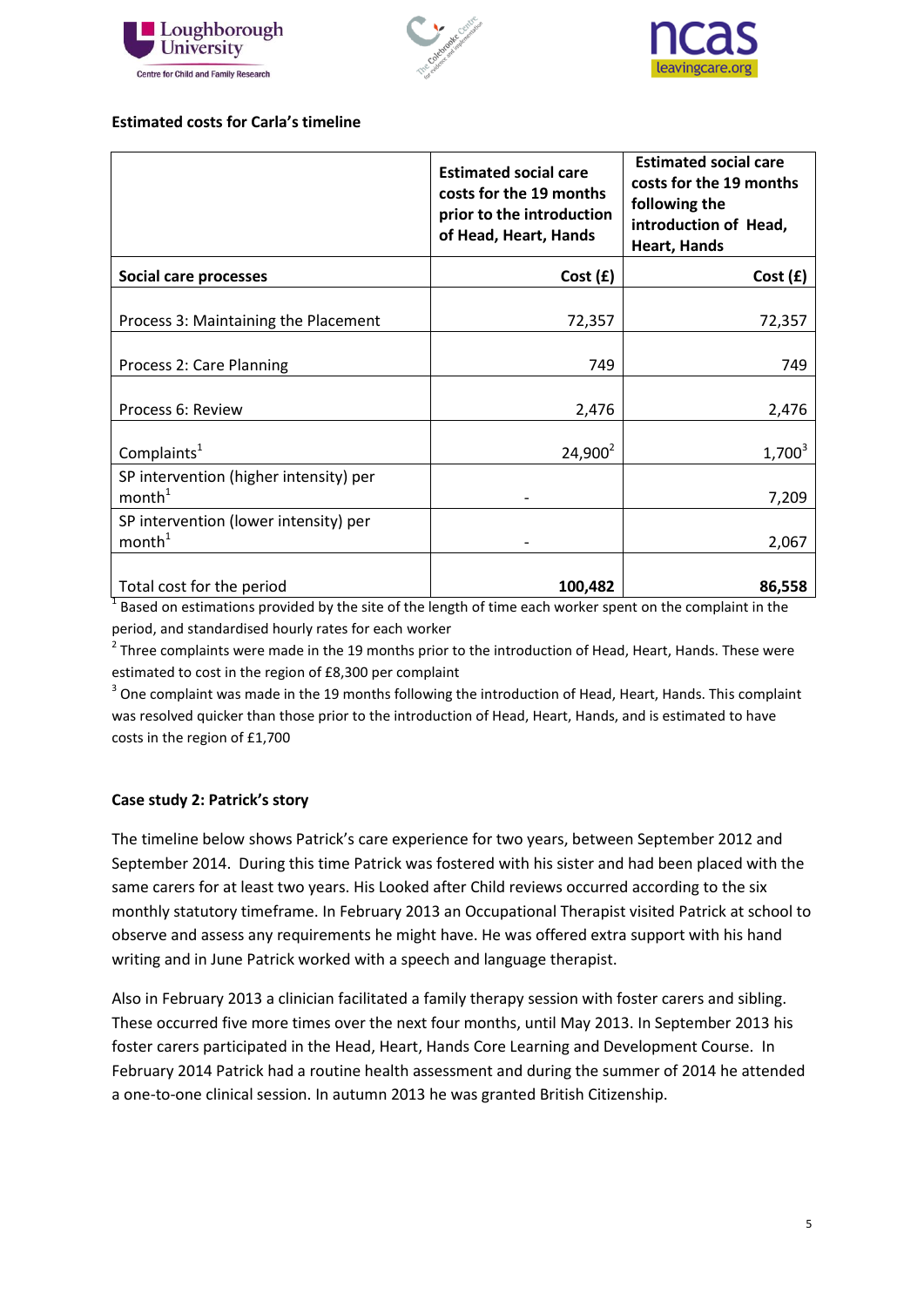





#### **Patrick's timeline**

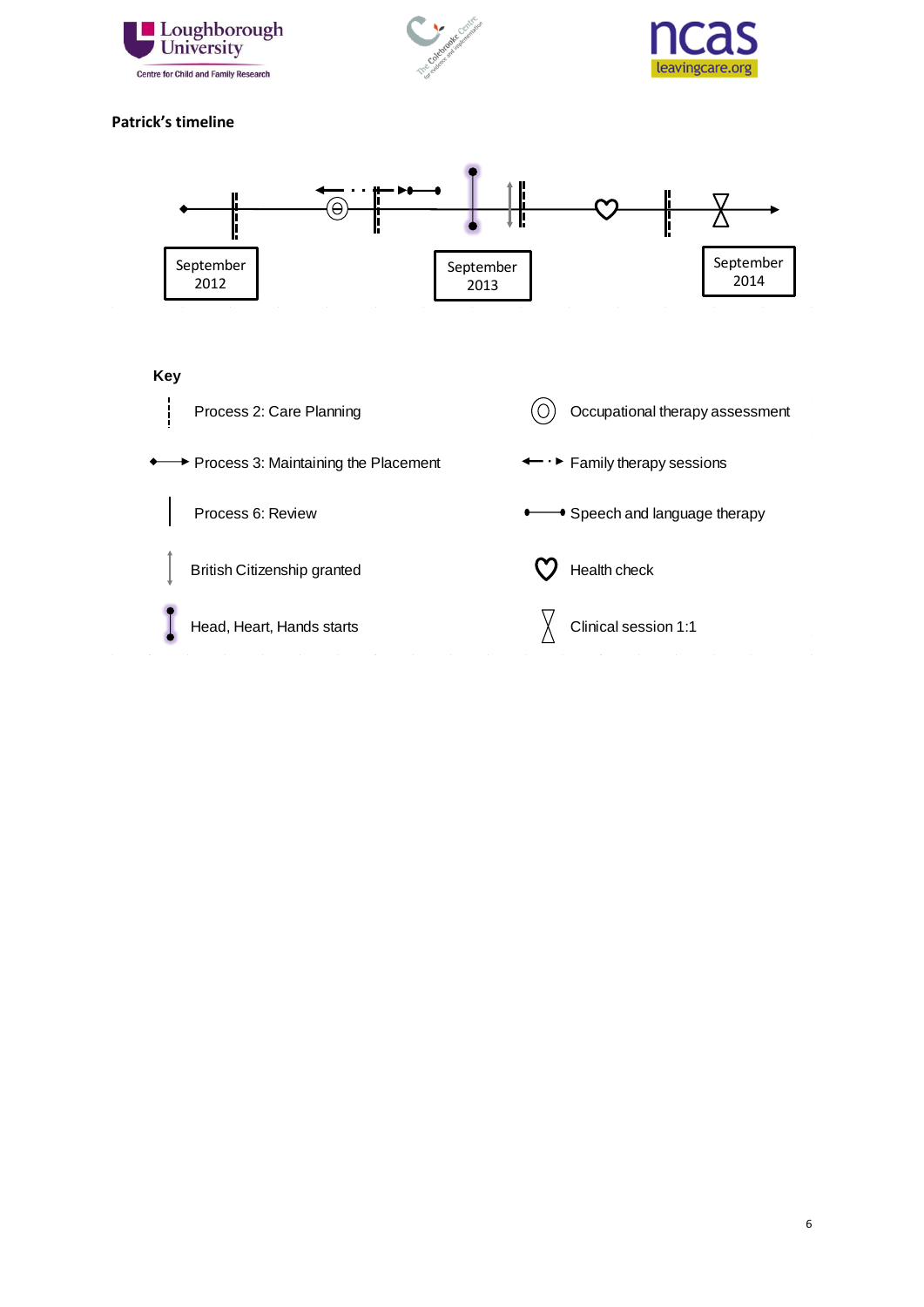





### **Estimated costs for Patrick's timeline**

|                                            | <b>Estimated social</b><br>care costs for 12<br>months prior to the<br>introduction of<br>Head, Heart, Hands | <b>Estimated social</b><br>care costs for 12<br>months following<br>the introduction of<br>Head, Heart, Hands | <b>Additional services</b>                    |         |
|--------------------------------------------|--------------------------------------------------------------------------------------------------------------|---------------------------------------------------------------------------------------------------------------|-----------------------------------------------|---------|
| Social care processes                      | Cost(f)                                                                                                      | Cost(f)                                                                                                       | <b>Service</b>                                | Cost(f) |
| Process 2: Care planning                   | 499                                                                                                          | 499                                                                                                           | Occupational<br>therapist $1$                 | 118     |
| Process 3: Maintaining<br>the placement    | 45,699                                                                                                       | 45,699                                                                                                        | Family therapy <sup>2</sup>                   | 384     |
| Process 6: Looked after<br>children Review | 1,650                                                                                                        | 1,650                                                                                                         | Health check $3$                              | 96      |
|                                            |                                                                                                              |                                                                                                               | Speech and language<br>therapy <sup>4</sup>   | 369     |
|                                            |                                                                                                              |                                                                                                               | Clinical 1:1 session <sup>5</sup>             | 117     |
| <b>Total social care</b><br>process costs  | 47,848                                                                                                       | 47,848                                                                                                        | <b>Total costs for</b><br>additional services | 1,084   |

 $1$ Curtis (2013) schema 6.1 (occupational therapist time)

 $2$  Curtis (2013) schema 2.8 (contact time of a counsellor)

<sup>3</sup> Curtis (2013) schema 6.1 (nursing services for children)

 $4$  Curtis (2013) schema 6.1 (1:1 Speech and Language therapy)

<sup>5</sup> Curtis (2013) Schema 12.7 (client face-to-face contact)

As the table of costs for Patrick shows, there was no difference in the estimated social care costs before and during his continuing placement with foster carers that attended the Head, Heart, Hands Learning and Development Courses. However, Patrick's case has been included here to illustrate the importance of relating costs with outcomes. In the twelve months prior to his foster carers attending the Head, Heart, Hands course Patrick made a three point improvement in his academic levels across reading, writing and maths. In the following twelve months this improvement increased to six points, again across reading, writing and maths. It is likely that as Patrick's educational attainment improves the need for additional services is likely to reduce. Exploration of the longer term outcomes and the impact on costs will be explored fully in the latter stages of the Head, Heart, Hands evaluation.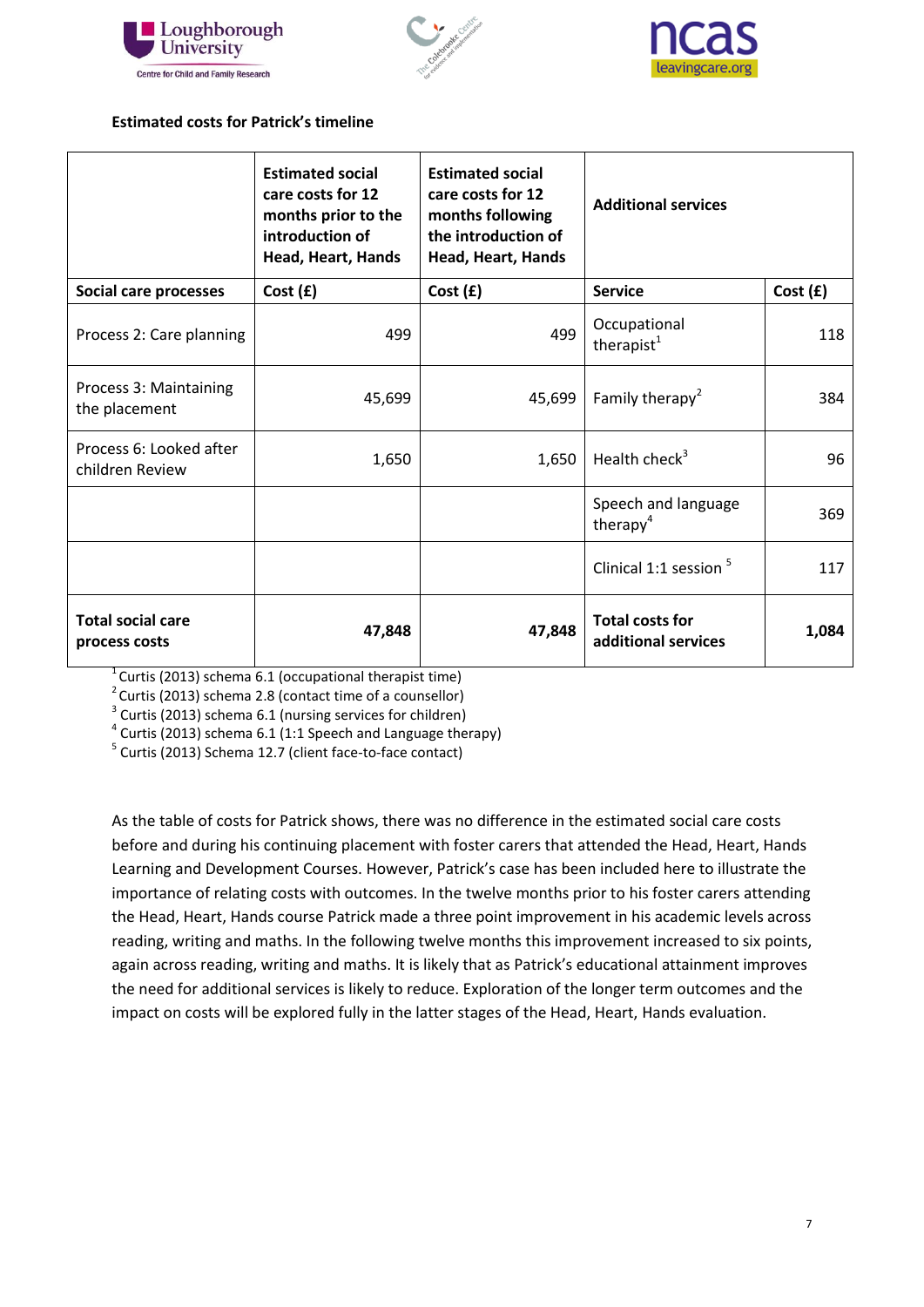





# **Case study 3: John's story**

*Note: John's story covers seven years in total. For the purposes of this paper, costs have been estimated for his first care episode, the 12 months prior to Head, Heart, Hands and the 12 months following the introduction of the programme.* 

John is 10 years old and came into care for the first time at the age of three. John was first placed with family members and he stayed there for two weeks before a foster placement was found. John then experienced three further placement changes before returning home to live with his father, his father's partner and their children, when John was four years old.

Approximately three years after returning home, John and his siblings were brought back into care. John was now seven years old and his emotional and behavioural needs had increased since his last care episode. As a result, John and his step-brother Joseph required specialist foster carers following an emergency placement that lasted four days. John and his brother have been in this placement for three and a half years and his care plan is for him to stay with these carers on a long term basis. Approximately 12 months ago John's foster carer's attended the Head, Heart, Hands, Learning and Development Courses.

**John's timeline**

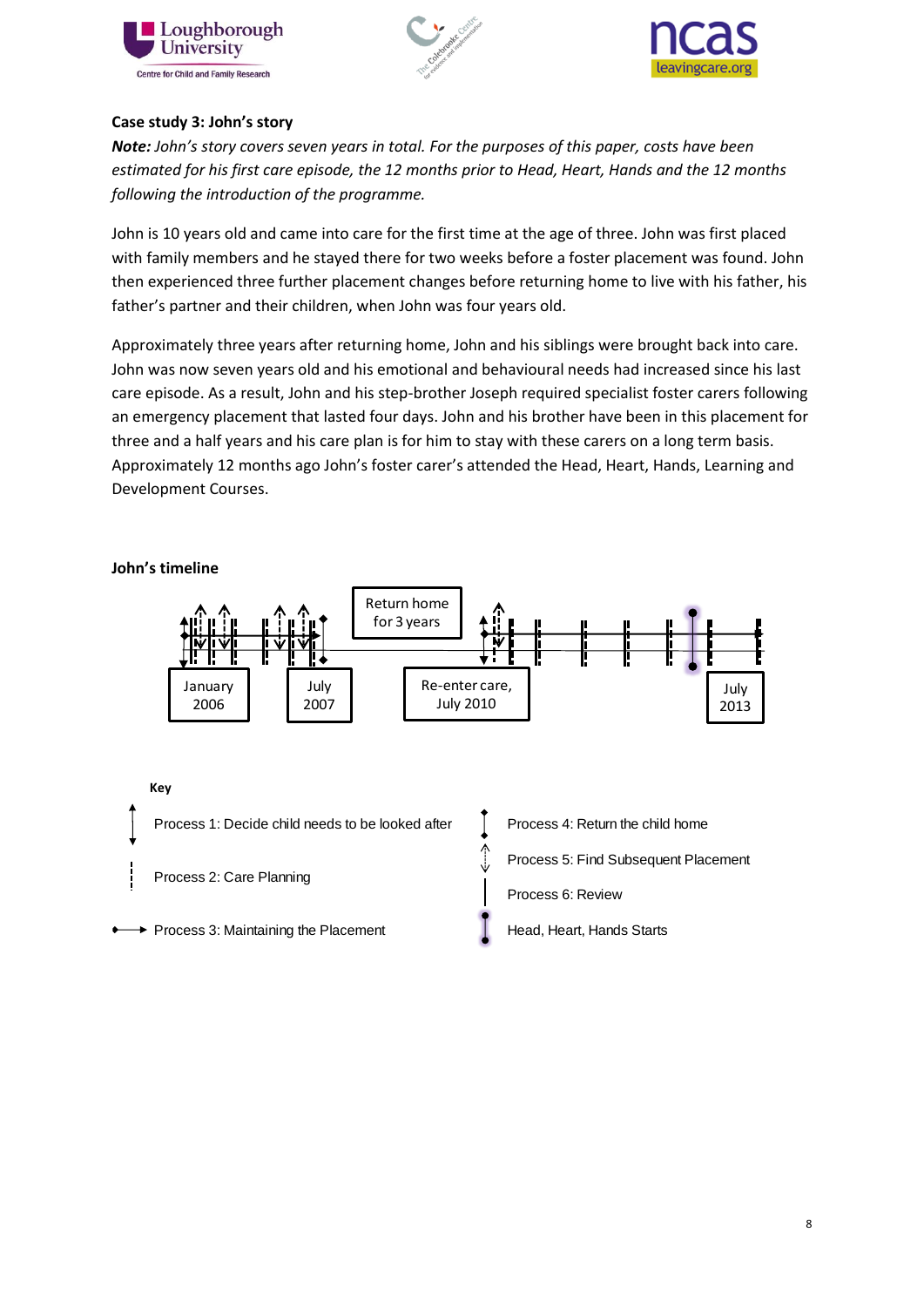





# **Estimated costs for John's timeline**

|                          |                                 | Estimated social care costs for the second |                     |
|--------------------------|---------------------------------|--------------------------------------------|---------------------|
|                          |                                 | care episode                               |                     |
|                          | Estimated social care costs for |                                            |                     |
|                          | the first care episode          |                                            |                     |
|                          | (approximately 17 % months)     | 12 months prior to                         | 12 months following |
|                          |                                 | the introduction of                        | the introduction of |
|                          |                                 | Head, Heart, Hands                         | Head, Heart, Hands  |
| Social care processes    | Cost(f)                         | Cost(f)                                    | Cost(f)             |
| Process 1: Decide child  |                                 |                                            |                     |
| becomes looked after     | 1,013                           |                                            |                     |
| Process 2: Care planning | 1,498                           | 499                                        | 499                 |
| Process 3: Maintaining   |                                 |                                            |                     |
| the placement (per       |                                 |                                            |                     |
| month)                   | 69,032                          | 80,080                                     | 80,080              |
| Process 5: Find          |                                 |                                            |                     |
| subsequent placement     | 2,111 <sup>1</sup>              |                                            |                     |
| Process 6: Looked after  |                                 |                                            |                     |
| children Review          | 4,951                           | 1,650                                      | 1,650               |
| Process 4: Exit care     |                                 |                                            |                     |
| (returned home)          | 447                             |                                            |                     |
| <b>Total costs</b>       | 79,052                          | 82,229                                     | 82,229              |

 $<sup>1</sup>$  John experienced four placement changes during his first care episode</sup>

The table above shows that the overall costs estimated for John are higher for the second episode, compared to those estimated for the first. These additional costs are primarily associated with the higher cost of the specialist placement required during the second episode resulting from John's higher level of needs. However, based on John's current care plan, his case study indicates that despite these higher overall costs, the stability achieved in this second episode, may result in future costs avoided. For instance, the costs of placement changes in the first episode are estimated to be in the region of £2,600<sup>2</sup>. These additional costs have been avoided through the provision of a stable placement.

 2 These costs include activities associated with finding subsequent placements, and the additional activity carried out by the allocated social worker in the first three months of a new placement.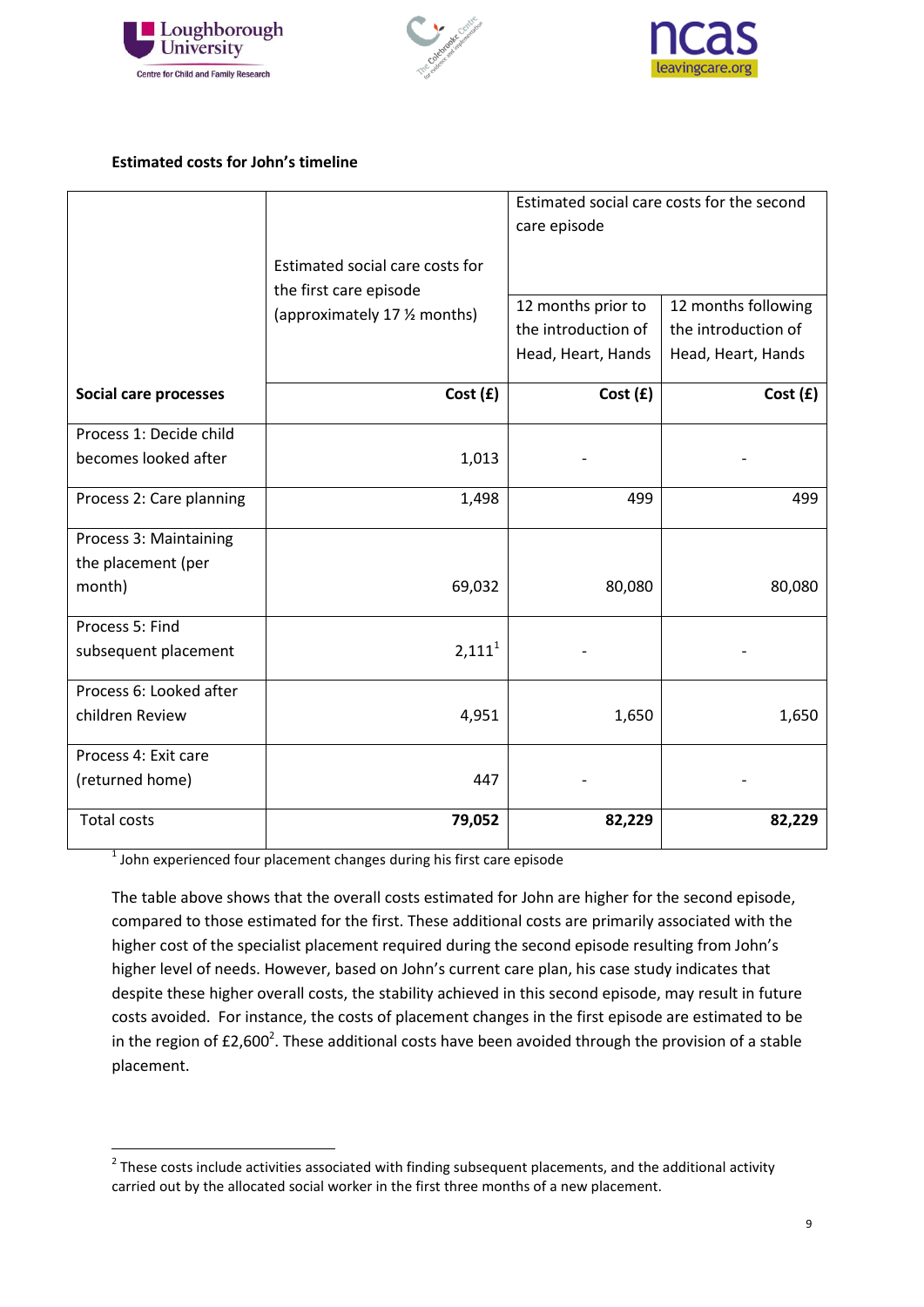

1





Moreover, given John's high levels of need on re-entry to care, it is possible to hypothesise that if John had continued to experience placement instability as demonstrated in his first care episode, this may be linked to school non-attendance and multiple school moves, an escalation of needs and the need for increasingly costly specialist placements, including, for example, residential care. Thus, through achieving placement stability, John's costs over time have also remained stable, rather than a possible cost trajectory that may increase year on year.

The three case study examples above indicate how the early indicators of Head, Heart, Hands may translate into costs avoided in the longer term for one child. However, to fully understand the economic implications of Head, Heart, Hands, an aggregated analysis using the approach demonstrated above will need to be undertaken across all children placed with foster carers who have attended the Head, Heart, Hands Learning and Development Courses.

### **Evaluation plans to inform cost and sustainability debates**

To explore the economic impact of Head, Heart, Hands the evaluation team will utilise the CCfCS tool during the third data collection period. The CCfCS facilitates the costs and outcomes for groups of children with different needs and characteristics, in different types of placements, to be compared over different time periods. All local authorities are required to submit data on an annual basis for national government returns: The SSDA 903 return in England and the Children Looked After Return in Scotland. These data will be collected for *all children looked after in the sites* for the two years prior to the introduction of Head, Heart, Hands, and during the life time of the programme. Data gathered from (electronic) case files of all children placed with foster carers who have attended the Head, Heart, Hands Learning and Development Courses will be used to supplement the management information system data utilised by the Cost Calculator. This data collection will allow the evaluation team to gather more detailed and nuanced outcomes data that is not routinely captured as part of the national statistical returns<sup>3</sup>. The CCfCS will use these data to calculate the costs associated with the care pathways and experiences of all children looked after in each of the demonstration sites, including those placed for any length of time with foster carers who have attended the Head, Heart, Hand Learning and Development Courses.

The costs incurred for the period of the children placed with foster carers who attended the Head, Heart, Hands Learning and Development Courses will be compared to the whole looked after population, or where appropriate with children with similar needs. The management information system data will enable children with similar needs placed in different types of care to be examined. This approach has previously been used by CCFR to compare the costs incurred of placing children and young people in Multidimensional Treatment Foster Care, with children with similar needs, placed in alternative provisions (Holmes, Westlake and Ward, 2008). Using the CCfCS will enable the evaluation team to explore the economic impact of a range of scenarios and circumstances within which the children placed with Head, Heart, Hands foster carers are placed. The evaluation team will make use of the existing costs to other agencies to explore the comprehensive costs incurred through the support provided to, and outcomes achieved by, the children in the sample.

<sup>&</sup>lt;sup>3</sup>The approach to collecting these data will vary across the sites. For instance, management information data will be collected from the most frequently placing authorities to Capstone and Aberlour.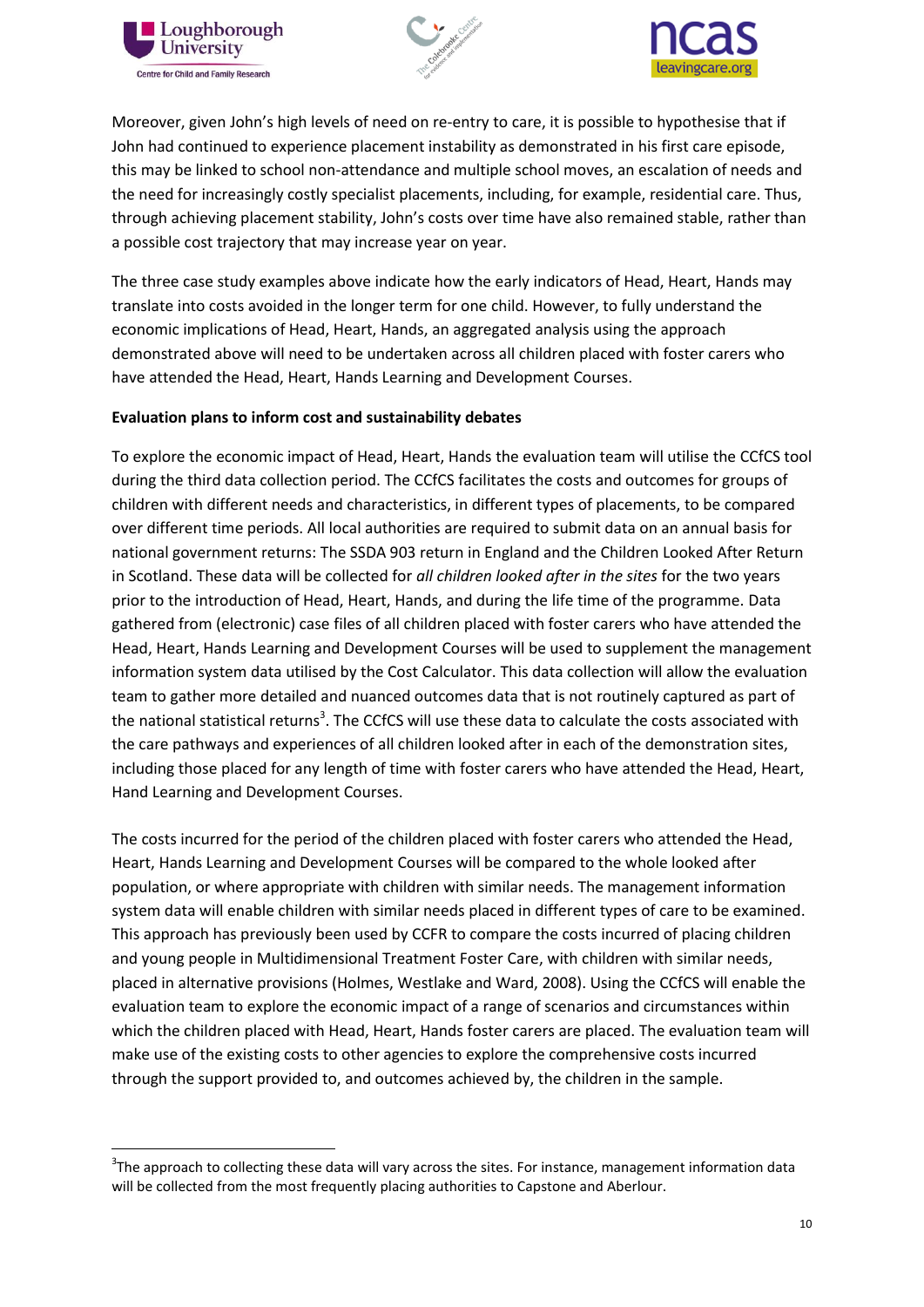





Analysis of the two years of historical national return data will facilitate comparisons over time comparing children's pathways and progress before and after the introduction of Head, Heart, Hands. The longitudinal analysis facilitated by the CCfCS will enable changes over time to be explored and to be compared to the costs and outcomes achieved within the demonstration site areas prior to the introduction of social pedagogic principles. It will, therefore, be possible to comprehensively analyse the economic impact of any changes incurred since the introduction of Head, Heart, Hands (such as fewer placement moves). Furthermore, the analysis provided by the CCfCS will facilitate national cost estimations to inform debates about future sustainability and roll out of the programme. Building up the costs to a level to inform national policy and practice debates has been carried out by the evaluation team for other key policy areas, for example initial referrals (Holmes, Munro and Soper, 2010), the introduction and sustainability of Multidimensional Treatment Foster Care (Holmes, Westlake and Ward, 2008) and reunification (Holmes, 2014).

As outlined in the introductory section of this paper the initial financial outlay or investment associated with early stages of introducing any programme or innovation needs to be included in any cost estimations or conclusions about any potential or actual longer term 'costs savings' and/or 'costs avoided' associated with the Head, Heart, Hands programme. The evaluation team fully acknowledge that Head, Heart, Hands is not an evidence based intervention or manualised programme, however the key elements of the programme will be analysed and incorporated into cost estimations. The analysis will also be informed by the existing evidence base and learning from the introduction and implementation of programmes and innovations in children's social care.

A logic model is being developed as part of the Head, Heart, Hands evaluation. This model links the resources associated with the programme (inputs) and programme activities (outputs) with the outcomes achieved. This will enable the evaluation team to explore how the Head, Heart, Hands programme has led to cost savings and costs avoided. A distinction is being made in the logic model between short, medium and longer tem outcomes with the acknowledgement that some changes in outcomes as a result of the Head, Heart, Hands demonstration programme might not be apparent until beyond the programme end in 2016. As such the evaluation team will draw on existing research about the longer term outcomes into adulthood associated with placement stability and the cost estimations associated with different outcomes and as such differing adulthood trajectories. For example, case study trajectories through to age 30 (Hannon, Wood and Bazalgette, 2010) and the lifetime costs associated with being identified as NEET (Not in Education, Employment or Training) at age 16-18 (Coles *et al.,* 2010).

#### **Acknowledgements**

The evaluation team would like to express their thanks to the Head, Heart, Hands sites that have provided the data for inclusion in this paper. Their flexibility and commitment has been very much appreciated.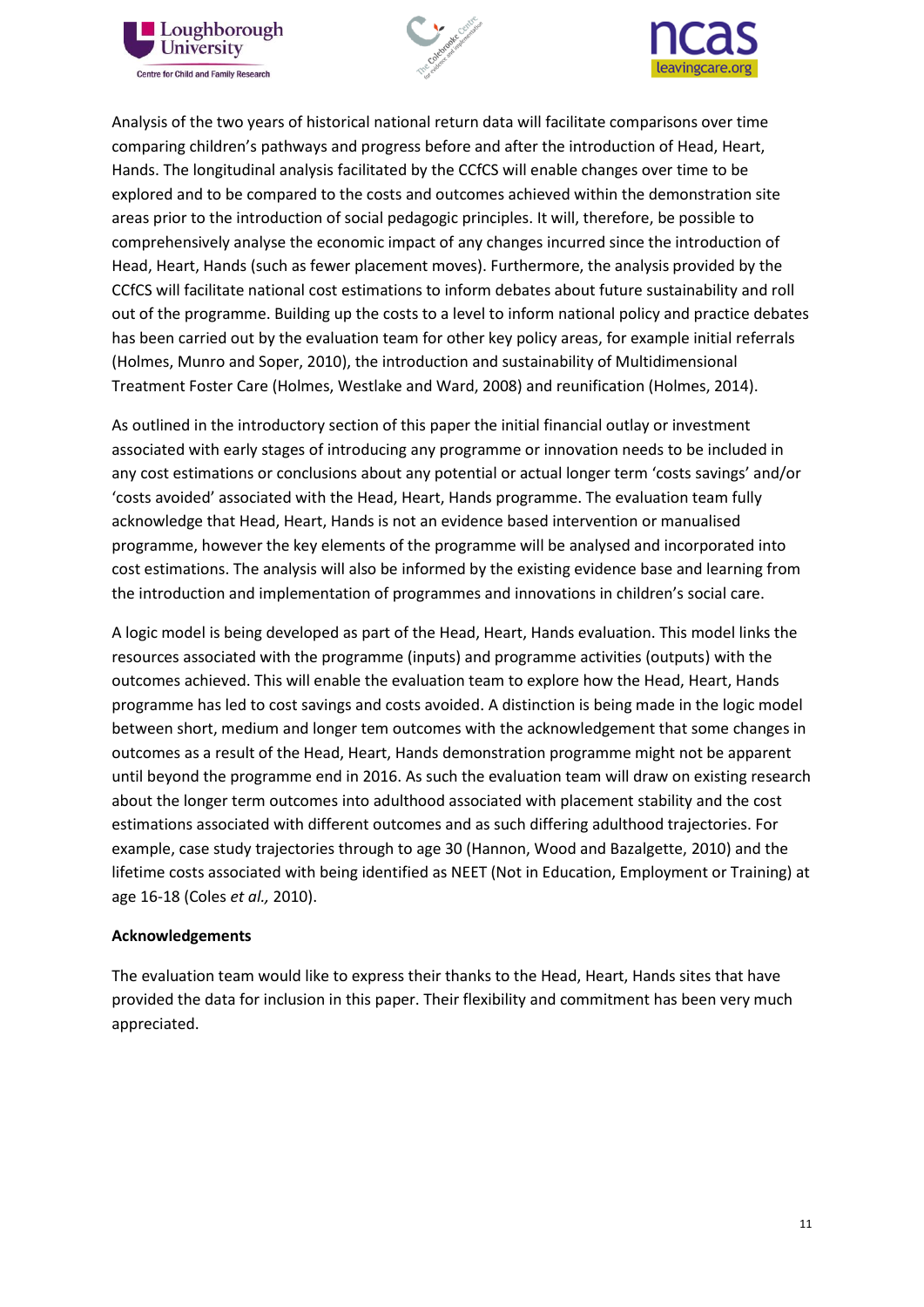





# **References**

Beecham, J. (2000) *Unit Costs – Not Exactly Child's Play: A Guide to Estimating Unit Costs for Children's Social Care*, University of Kent: Department of Health, Dartington Social Research Unit and the Personal Social Services Research Unit. Available online at<http://www.pssru.ac.uk/pdf/B062.pdf> [accessed 18/09/14].

Coles, B., Godfrey, C., Keung, A., Parrott, S. and Bradshaw, J. (2010) *Estimating the lifetime costs of NEET: Not in Education, Employment or Training*, York: University of York.

Curtis, L. (ed) (2013) *The Unit Costs of Health and Social Care 2013,* Kent: Personal Social Services Research Unit, University of Kent[. http://www.pssru.ac.uk/pdf/B062.pdf.](http://www.pssru.ac.uk/pdf/B062.pdf)

Department for Education (2009) *Family Savings Calculator v1.5.8, Guidance Note,* London: Department for Education. Available online at http://archive.c4eo.org.uk/costeffectiveness/files/family\_savings\_calculator\_guidance\_note.pdf [accessed 18/09/14].

Department for Education (2013) *Data Pack: Improving Permanence for Looked After Children. September 2013,* London: Department for Education. Available online at [https://www.gov.uk/government/uploads/system/uploads/attachment\\_data/file/264952/final\\_imp](https://www.gov.uk/government/uploads/system/uploads/attachment_data/file/264952/final_improving_permanence_data_pack_2013_sept.pdf) roving permanence data pack 2013 sept.pdf [accessed 18/09/14].

Hannon, C., Wood, C., and Bazalgette, L. (2010) *In Loco Parentis,* London: Demos.

Holmes, L. (2014) *Supporting children and families returning home from care: counting the costs*, London: NSPCC.

Holmes, L., Munro, E.R., and Soper, J. (2010) *The costs and capacity implications of implementing Laming (2009) recommendations,* Loughborough: CCFR, Loughborough University.

Holmes, L., Westlake, D., and Ward, H. (2008) *Calculating and Comparing the Costs of Multidimensional Treatment Foster Care, England (MTFCE): Report to the Department for Children, Schools and Families,* Loughborough: Centre for Child and Family Research, Loughborough University.

Holmes, L., and McDermid, S. (2012) Understanding Costs and Outcomes in Child Welfare Services: A Comprehensive Costing Approach to Managing Your Resources, London: Jessica Kingsley Publishers.

McDermid and Holmes (2013) *The Cost Effectiveness of Action for Children's Intensive Family Support Services,* Loughborough: Centre for Child and Family Research, Loughborough University.

Ward, H., Holmes, L., and Soper, J. (2008) *Costs and Consequences of Placing Children in Care,* London: Jessica Kingsley Publishers.